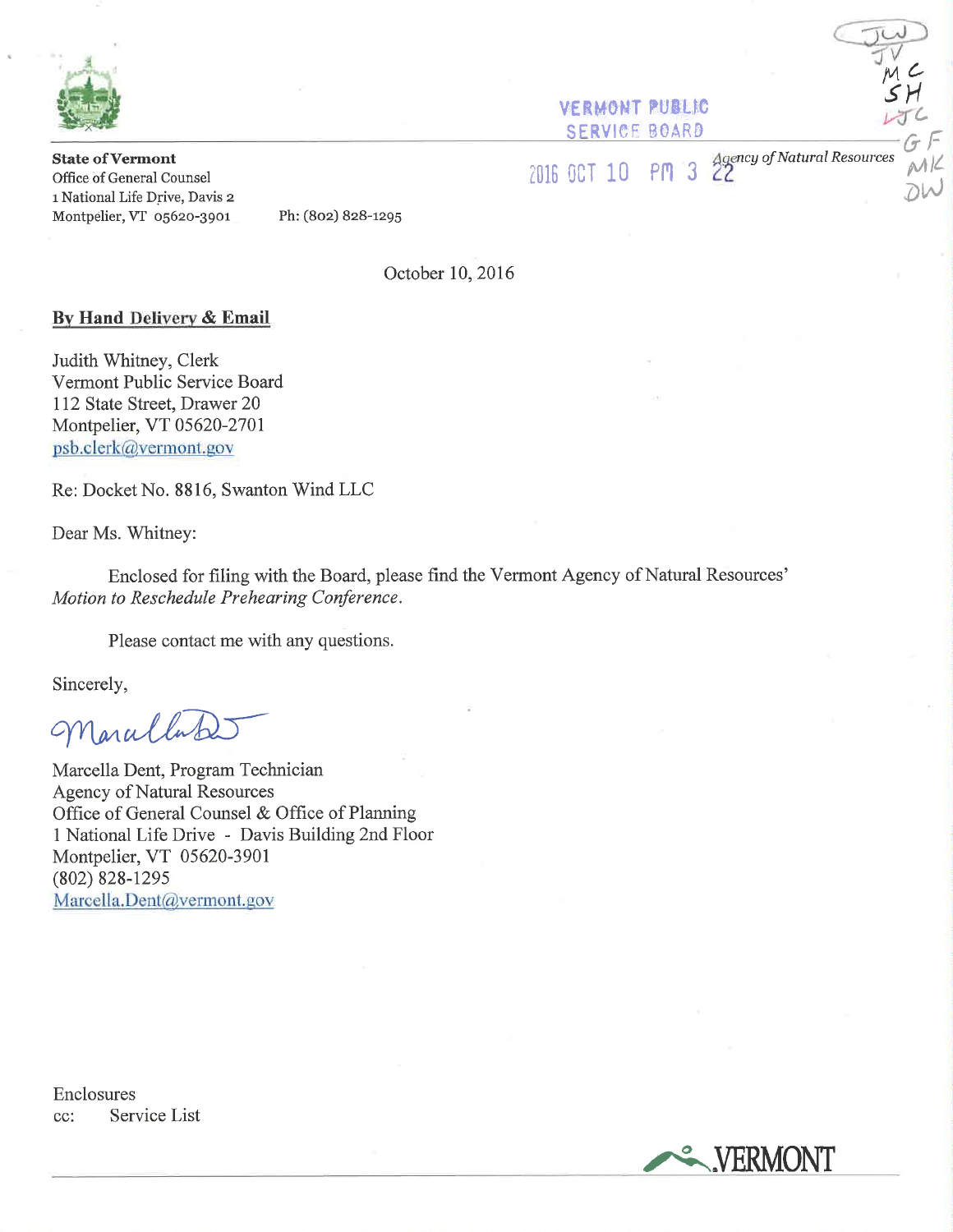### STATE OF VERMONT PUBLIC SERVICE BOARD

) ) ) ) ) ) )

Petition of Swanton Wind LLC for a certificate of public good, pursuant to 30 V.S.A. \$ 248, for the construction of an up to 20 MW wind-powered electric generation plant to be located in Swanton, Vermont

 $(2 - 1)$  . At  $-10$  , at

Docket No. 8816

VERMON

SERVICE BOARD /

2016 OCT 10 PM 3 22

#### MOTION TO RESCHEDULE PREHEARING CONFERENCE

The Agency of Natural Resources respectfully requests the Public Service Board reschedule the prehearing conference in the above-captioned matter, which is presently scheduled for Thursday, October 20, 2016 at 9:30 a.m.

The prehearing conference in this matter was originally scheduled for Wednesday, October 12, 2016. On October 6, 2016, the Board rescheduled the conference for Thursday, October 20,20016. The Agency is not able to attend the conference on October 20<sup>th</sup> because the Agency's counsel has to represent the Agency in a trial before the Vermont Superior Court, Environmental Division that same day and in Newfane, VT. The Environmental Division scheduled this trial on August 22,2016.

As a statutory party to this proceeding, the Agency has a strong interest in attending the prehearing conference and participating in all discussions that will take place, including but not limited to scheduling discussions. See 30 V.S.A.  $\S$  248(a)(4)(E) (requiring the Agency to participate in all proceedings under Section 248 and permitting it to make recommendation concerning any matters to be determined by the Board).

The Agency is available to attend a pre-hearing conference in this matter on the following dates and times in October: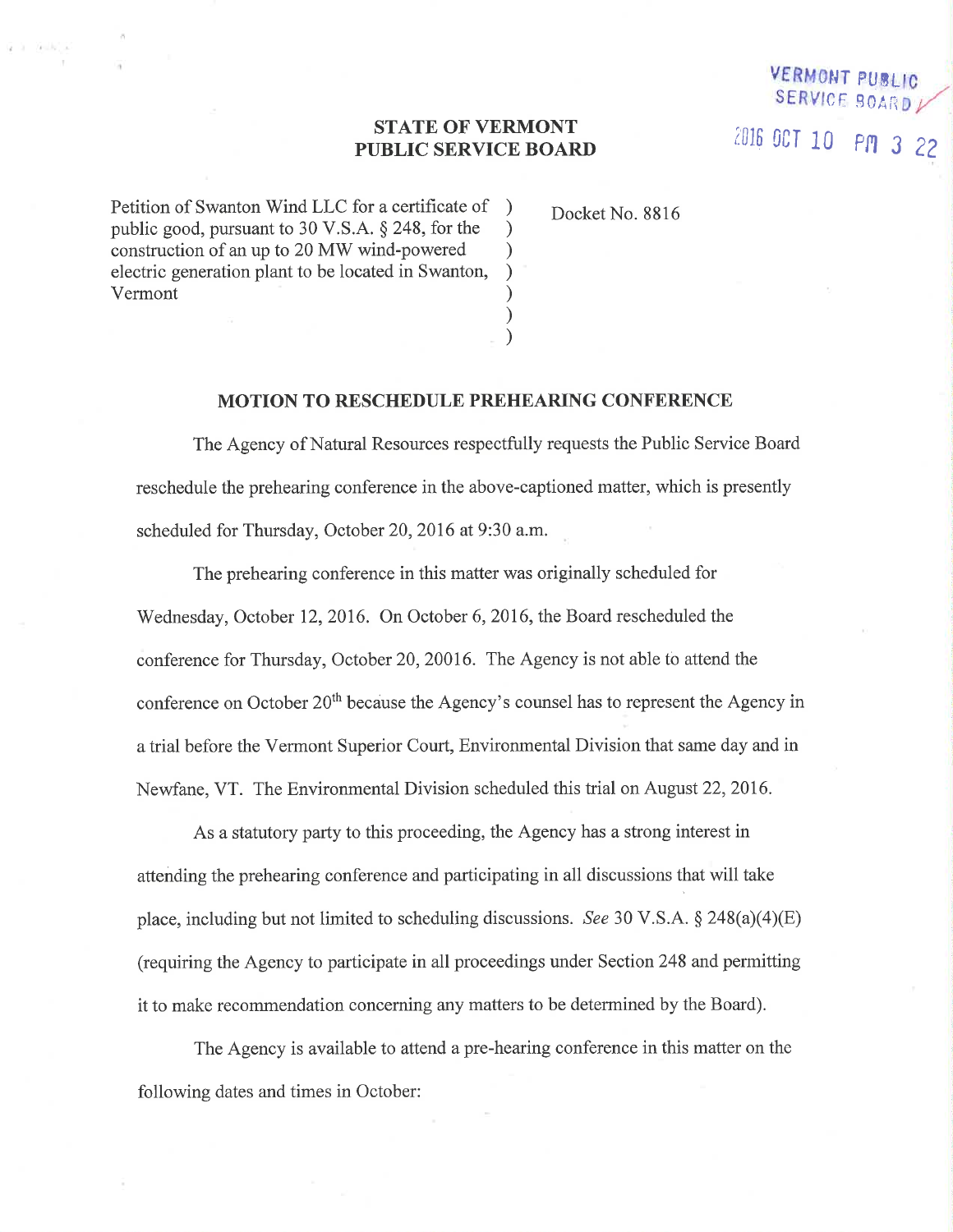October 13<sup>th</sup> between 10 a.m. and 2 p.m. October 14<sup>th</sup> October 17<sup>th</sup> after 11 a.m. October 18<sup>th</sup> before noon October  $24<sup>th</sup>$  after 1 p.m. October 27<sup>th</sup> October 28<sup>th</sup> October 31<sup>st</sup>

The Agency has verified that counsel for the Vermont Department of Public Service is

also available on these dates and times.

Dated October 10,2016, at Montpelier, Vermont.

Respectfully submitted,

State of Vermont Agency of Natural Resources

By:

Evan Meenan Litigation Attomey Office of General Counsel Enforcement and Litigation Section Vermont Agency of Natural Resources <sup>1</sup>National Life Drive, Davis 2 Phone: (802) 272-7245 Email: evan.meenan@vermont.gov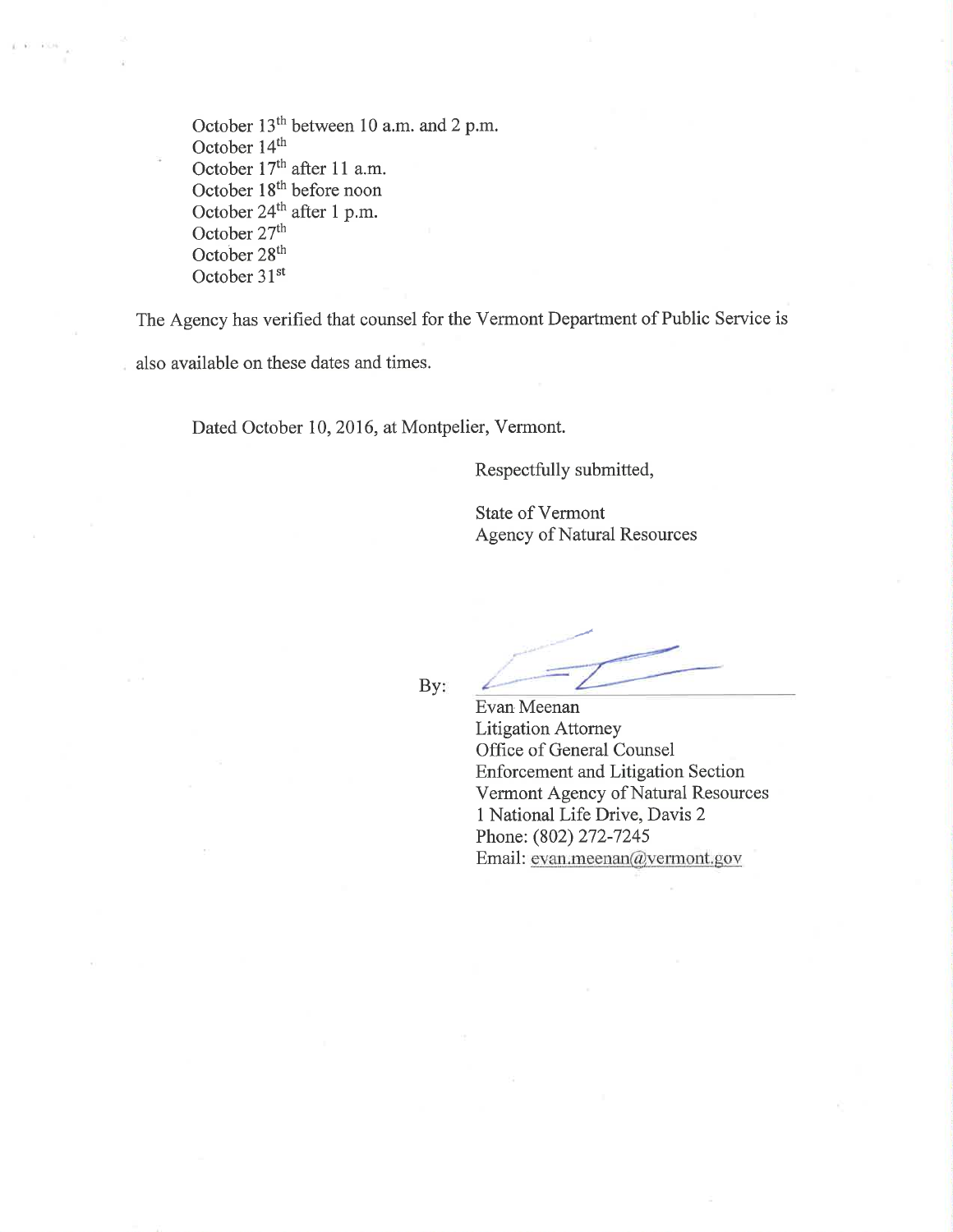# STATE OF VERMONT PUBLIC SERVICE BOARD

) ) ) ) ) )

Petition of Swanton Wind LLC for a certificate of public good, pursuant to 30 V.S.A. \$ 248, for the construction of an up to 20 MW wind-powered electric generation plant to be located in Swanton, Vermont

Docket No. 8816

### CERTIFICATE OF SERVICE

I, Marcella Dent, certify that on October 10,2016,I served a copy of the Vermont Agency of Natural Resources' Motion to Reschedule Prehearing Conference, inthe above captioned matter, to the following interested persons, by U.S. Mail, postage prepaid and by electronic mail where indicated:

Leslie A. Cadwell, Esq. Alison Milbury Stone, Esq. Legal Counselors & Advocates PLC P.O. Box 827 Castleton, VT 05735 lac@lac-lca.com alison@lac-lca.com

Aaron Kisicki, Esq. Vermont Department of Public Service 112 State Street Third Floor Montpelier, VT 05620 -2601 Aaron.kisicki@vermont.gov Angela.valentinetti@vermont.gov

Edward Adrian, Esq. Monaghan Safar Ducham PLLC 156 Battery Street Burlington, VT 05401

92 Fairfield Street St. Albans, VY 05478 eadrian@msdvt.com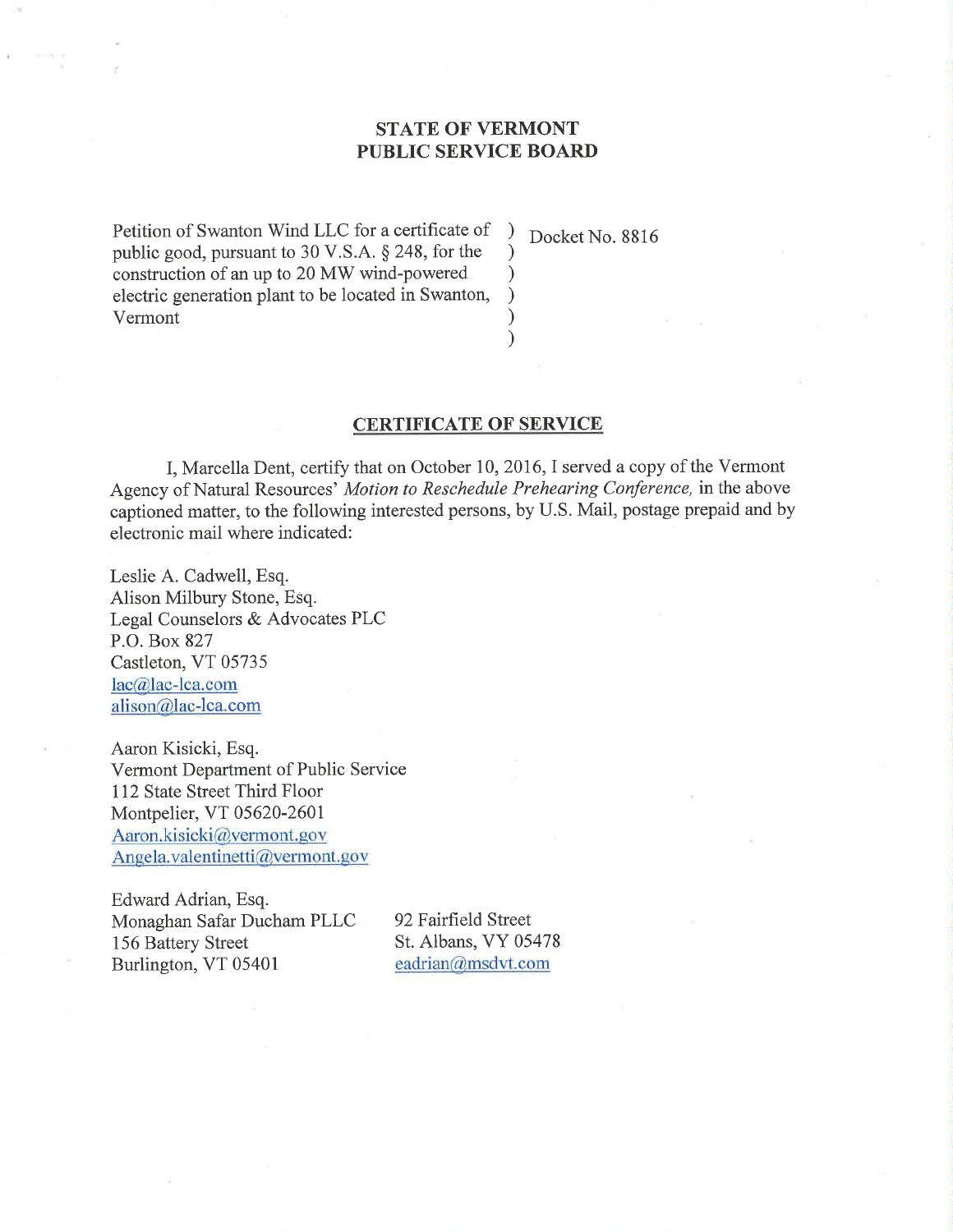Melanie Kehne, Esq. Assistant Attorney General Counsel to the Agency of Agriculture, Food and Markets Office of the Attorney General 109 State Street Montpelier, VT 05609-1001 Melanie.kehne@vermont. gov

Interested Parties:

James Yolz, Margaret Cheney, Sarah Hofmann, Board Members John J. Cotter, Esq., Gregg Faber, Mary Jo Krolewski (PSB)

William H. Rice, A.A.G. Vermont Agency of Transportation National Life Building One National Life Drivê Montpelier, VT 05633-5001

Brian and Penny Dubie P.O. Box 1075 St. Albans, VT 05478

Dustin and Christine Lang 21 Rocky Ridge Road St. Albans, VT 05478

Greg Pierce 12 Farrar Street St. Albans, VT 05478-1540

Robert Pforzheimer 339 Michaud Drive Sutton, VT 05867

Sally Collopy 157 Swizler Point Fairfield, VT 05455

Patricia P. Rainville 1952 Sheldon Road St. Albans, VT 05478

Annette Smith, Executive Director Vermonters for a Clean Environment 789 Baker Brook Road Danby, VT 05739

Sara Jane Luneau-Swan 141 Sweet Hollow Road Sheldon, VT 05483

Fred & Kathy Parks. 98 South Street Essex Junction, VT 05452

JoAnn Q. Carson 11 Northshore Drive Burlington, VT 05408

Kim Sears 18 Paddock Lane Williston, VT 05495